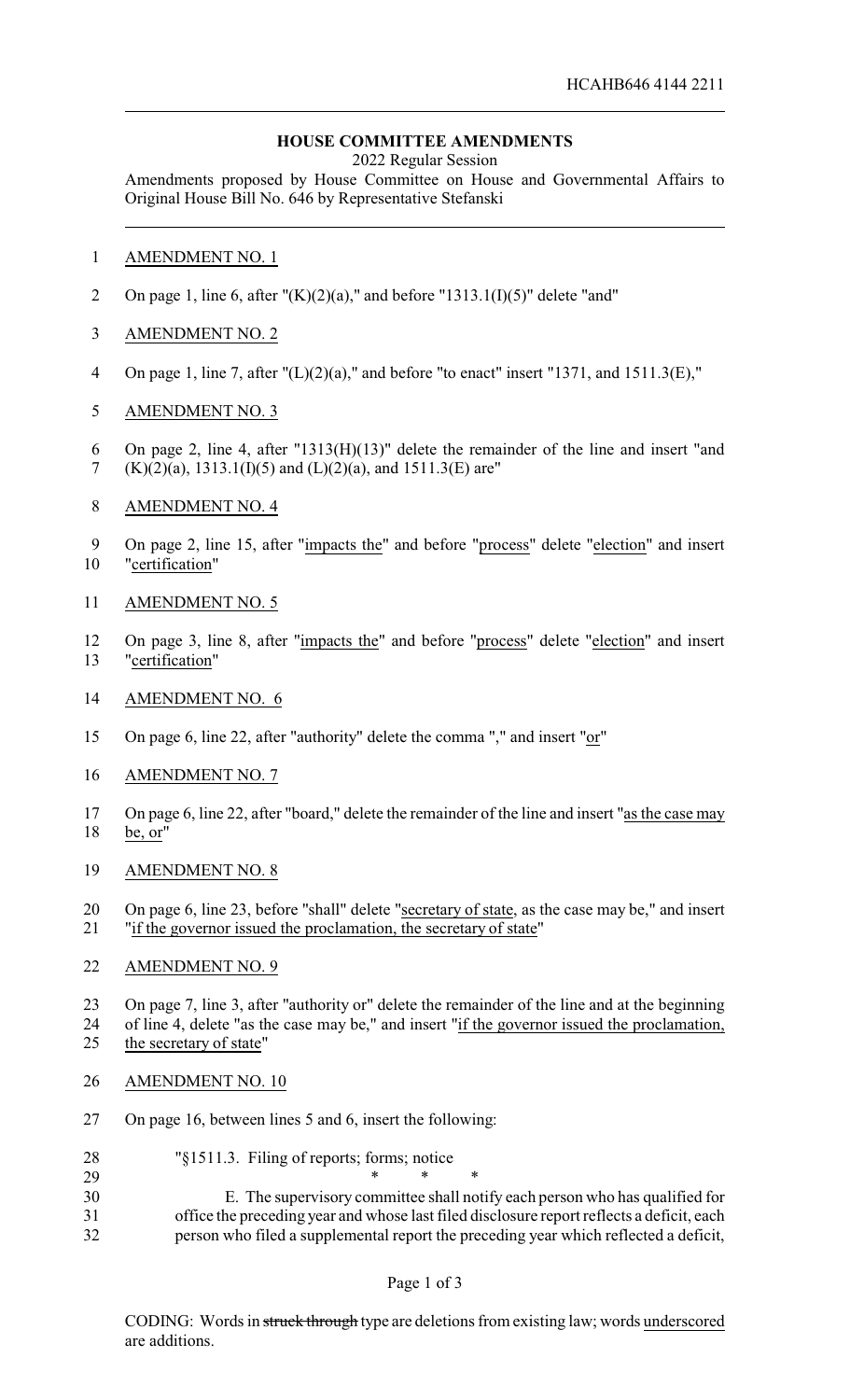and each declared but unqualified candidate who filed a report the previous year, of 2 the date that the annual report as provided in R.S. 18:1491.6(E) and 18:1495.4(E) is due and of the information required in the report. Each notice shall be mailed or sent by electronic mail at least thirty days prior to the date the report is due; however, failure by the supervisory committee to notify a candidate, committee, or other person as required by this Subsection shall not bar or be a defense to any action brought against a candidate, treasurer or chairman of any committee, or other person by the supervisory committee under the provisions of this Chapter."

# AMENDMENT NO. 11

 On page 16, line 6, after "Section 2." delete the reminder of the line and insert "R.S. 18:423(C), (E), and (H), 433(A)(1) and (5), (B)(1), and (D), and 1371 are"

### AMENDMENT NO. 12

On page 19, between lines 13 and 14, insert the following:

"§1371. Delivery and return of machines and supplies; contract; time of delivery

 A.(1)(a) The secretary of state shall contract for the delivery to the voting precincts of the election daymachines and other election equipment and supplies for which he is responsible and for their return to the storage warehouses. The specifications for the contract shall be prepared by the secretary of state after 19 consultation with and approval by the parish custodian of the parish in which the contract is to be performed. The contract shall be advertised and let in accordance contract is to be performed. The contract shall be advertised and let in accordance with the Louisiana Procurement Code. The governing authority of the parish or municipality in which the voting machines are to be used may submit bids and be awarded contracts for the drayage of the voting machines.

 (b) The secretary of state may contract for delivery the week prior to the beginning of early voting until no later than 11:59 p.m. on the day before early voting begins for an election, in the parishes that have three or more early voting locations, of the voting machines and other election equipment and supplies for which he is responsible and for their return to the offices of the registrars of voters 29 or the location designated by the registrar of voters within twenty-four hours of the end of early voting. The specifications for the contract shall be prepared by the end of early voting. The specifications for the contract shall be prepared by the secretary of state after consultation with and approval by the registrar of voters of the parish in which the contract is to be performed. The contract shall be advertised and let in accordance with the Louisiana Procurement Code. The governing authority of the parish or municipality in which the voting machines are to be used may submit bids and be awarded contracts for the drayage of the early voting machines.

 (2) In addition to all other notices and advertisements for bids required, the secretary of state shall furnish notice of the invitation for bids at least thirty days prior to the opening of bids for each contract for the delivery of machines to the early voting locations or voting precincts for a parish in the following manner:

 (a) Publish notice of the invitation for bids in a newspaper of general circulation printed in such parish or, if there is no newspaper printed in such parish, in a newspaper printed in the nearest parish that has a general circulation in the parish covered by the contract.

 (b) Send such notice to the clerk of court for such parish who shall prominently post such notice in his office.

 (c) Notify the parish governing authority for such parish of the contract and that such parish governing authority is allowed to bid on such contract.

 (3) Contracts for the delivery of voting machines to the early voting locations or voting precincts in a parish may be entered into on a parish or regional basis. If a single contract provides for the delivery of voting machines to the early voting locations or voting precincts in more than one parish then the notices required by this Subsection shall be provided in each parish covered by such contract in accordance with this Subsection.